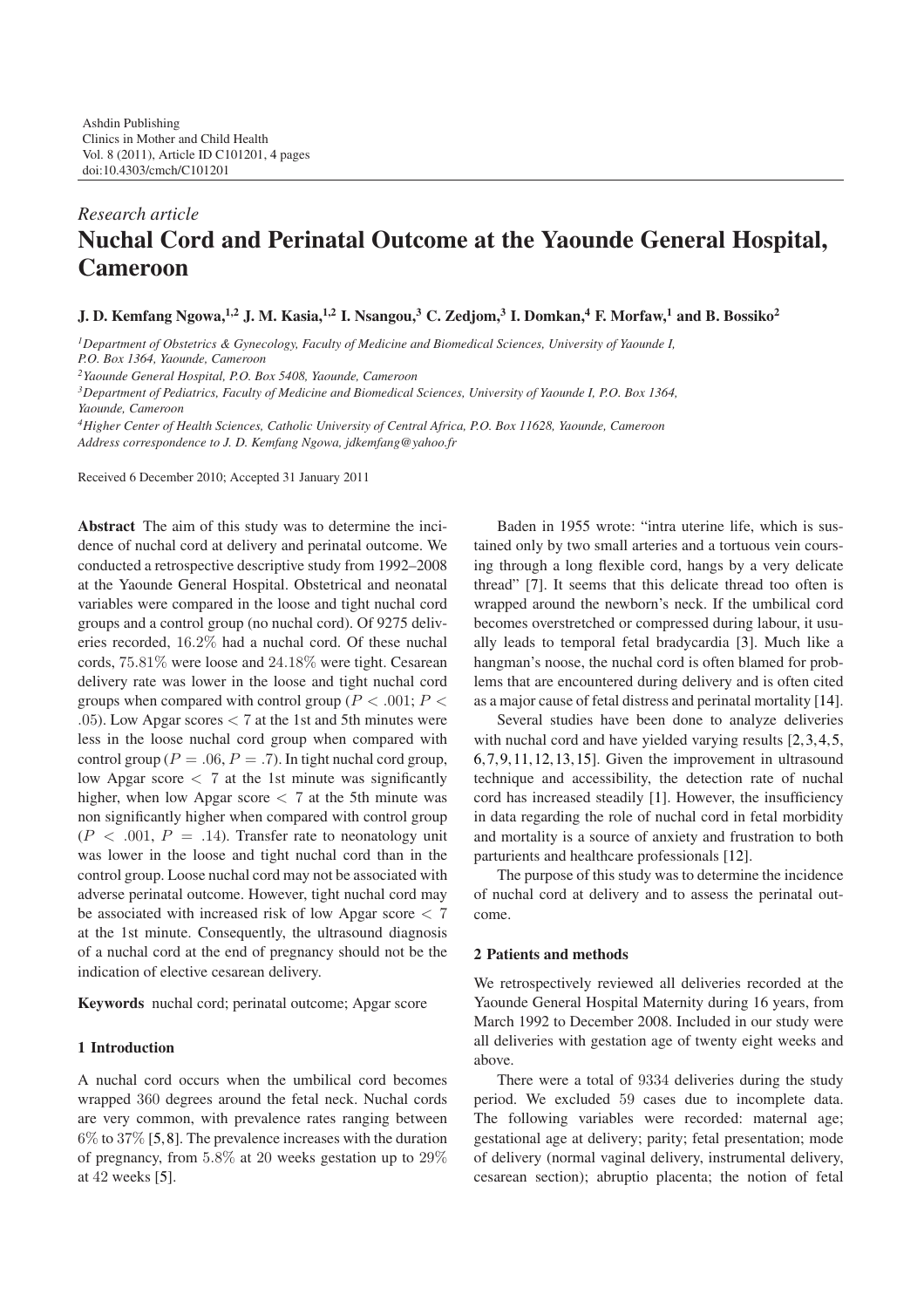| Characteristics                          | Loose nuchal cord group | Control group    | $\overline{P}$ |
|------------------------------------------|-------------------------|------------------|----------------|
|                                          | $n = 1138$              | $n = 7774$       |                |
| Mean maternal age (years)                | $29,98 \pm 5,42$        | $29.74 \pm 5.61$ | .98            |
| Mean gestational age at delivery (weeks) | $39,01 \pm 1,69$        | $38.61 \pm 2.17$ | <.001          |
| Primiparity                              | $320(28.11\%)$          | 2401 (30.88%)    | .09            |
| Breech presentation                      | $\theta$                | $41(0.52\%)$     |                |
| Abruptio placenta                        | $1(0.00\%)$             | $45(0.57\%)$     |                |
| Vaginal delivery                         | 887 (78.35%)            | 5833 (75.03%)    | .032           |
| Emergency cesarean                       | $28(2.46\%)$            | $608(7.82\%)$    | <.001          |
| Instrumental delivery                    | $7(0.61\%)$             | 72 (0.92\%)      | .39            |
| Mean birth weight                        | $3223 g \pm 490$        | $3173 g \pm 571$ | < .001         |
| Fetal distress                           | $18(1.58\%)$            | $227(2.91\%)$    | .01            |
| Apgar score $1st < 7$                    | $117(10.28\%)$          | 958 (12.32%)     | .06            |
| Apgar score $5th < 7$                    | $16(1.40\%)$            | $122(1.56\%)$    | .7             |
| Transfer to the neonatology unit         | 89 (7.82\%)             | 1135 (14.59%)    | < .001         |

<span id="page-1-0"></span>**Table 1:** Comparison between loose nuchal cord group and control group.

distress during labor based on presence of meconium in the amniotic fluid and/or abnormal fetal heart rate; birth weight; Apgar score at the 1st and 5th minutes; transfer to the neonatology unit; the presence of nuchal cord at delivery, the number of loops and whether it was loose or tight. A nuchal cord was considered to be loose when it could be easily uncoiled before delivery of the fetal trunk. When the nuchal cord needed to be clamped and cut before delivery of the trunk, it was considered to be tight. The diagnosis of nuchal cord was made at the time of delivery.

We divided the cases of nuchal cord into loose and tight nuchal cord groups and we considered a control group composed of deliveries without nuchal cord. Statistical analyses were performed using the SPSS package version 16.0. We calculated means and/or percentages for the different variables. Comparisons were done between loose and tight nuchal cord groups and control group. Statistical significance was ascertained using the chi square test or Fisher's exact test for differences in qualitative variables and the Student's *t*-test for differences in continuous variables. A *P*-value *< .*05 was considered to be statistically significant.

#### **3 Results**

Out of the 9275 deliveries that occurred during the study period, 16*.*2% had a nuchal cord documented at birth  $(n = 1501)$ . The incidence of a single loop nuchal cord was 14*.*18% while that of double and triple loops were respectively 1*.*67% and 0*.*32%. Of the total cases of nuchal cord, 75*.*81% were loose and 24*.*19% were tight.

The comparison between the loose nuchal cord group and the control group is presented in [Table 1.](#page-1-0) The rate of vaginal delivery was significantly higher  $(P < .001)$  in the loose nuchal cord group than in the control group. The rate of emergency cesarean section was significantly lower in this group than in the control group ( $P < .001$ ). Concerning the perinatal outcome, rates of low Apgar scores at the 1st and 5th minutes and transfer to neonatology unit were lower in the loose nuchal cord group than in the control group.

The comparison between the tight nuchal cord group and the control group is shown in [Table 2.](#page-2-2) In the tight nuchal cord group, the rates of vaginal and instrumental deliveries were higher, while emergency cesarean delivery rate was lower than in the control group. The rate of low Apgar scores at the 1st minute was significantly higher in the tight nuchal cord group than in the control group ( $P < .001$ ). However, the rate of low Apgar scores at the 5th minute was decreased and remaining non significantly higher than in control group  $(P = .14)$ . Also, the rate of transfer to neonatology unit was lower in this group than in the control group ( $P < .001$ ).

### **4 Discussion**

Larson et al. [\[5\]](#page-3-0) reported that the occurrence of nuchal cord increases linearly from 5*.*8% at 20 weeks of gestation to 29% at 42 weeks. The incidence of nuchal cord in this study was 16*.*2% of all the deliveries at twenty eight weeks of gestation and above. Our incidence rate is comparable to 14*.*7%, 18% and 17% reported in some studies [\[6,](#page-3-7)[9,](#page-3-8)[12\]](#page-3-10). It is, however, lower than the 22*.*85% and 33*.*7% reported by Schaffer et al. and Shrestha et al. [\[11,](#page-3-9)[13\]](#page-3-11), respectively. These differences could be explained by the small sample size (512 deliveries) used by Shrestha et al. [\[13\]](#page-3-11) and the fact that study population was only the term pregnancies in the study conducted by Schaffer et al. [\[11\]](#page-3-9).

The incidence rate of multiple nuchal cords (more than one loop) in our study (1*.*99%) was similar to the 2% reported by Miser William [\[7\]](#page-3-2). It was lower to those reported by Larson et al., Schaffer et al. and Shrestha et al. [\[4,](#page-3-6)[11,](#page-3-9)[13\]](#page-3-11) which were 3*.*8%, 5*.*8% and 3*.*9%, respectively.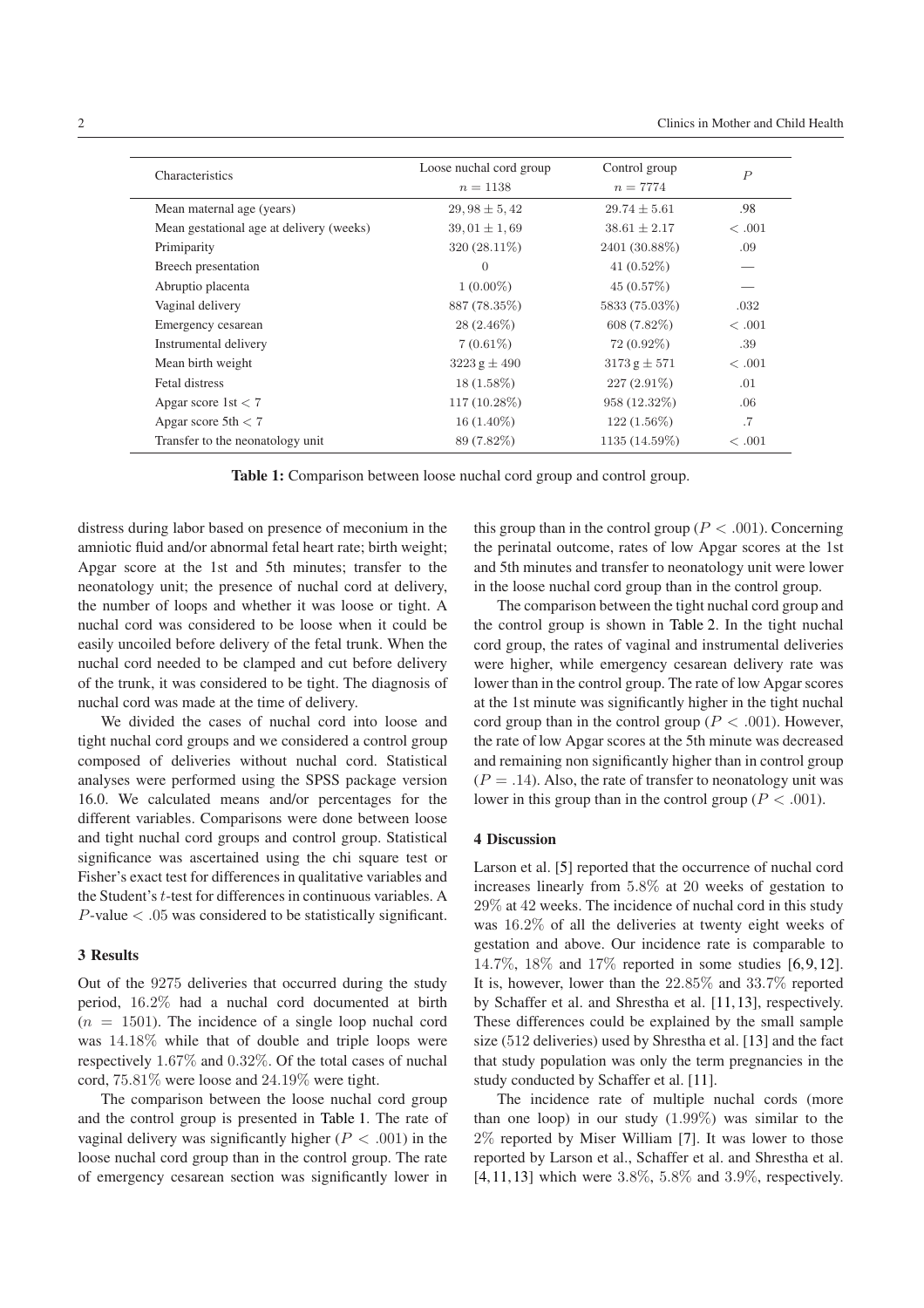| Characteristics                          | Tight nuchal cord group | Control group    | $\overline{P}$ |
|------------------------------------------|-------------------------|------------------|----------------|
|                                          | $n=363$                 | $n = 7774$       |                |
| Mean maternal age (years)                | $29,89 \pm 5,46$        | $29.74 \pm 5.61$ | $\cdot$ 3      |
| Mean gestational age at delivery (weeks) | $39.11 \pm 1.81$        | $38.61 \pm 2.17$ | <.001          |
| Primiparity                              | $110(30.30\%)$          | 2401 (30.88%)    | .60            |
| Breech presentation                      | $\Omega$                | $41(0.52\%)$     |                |
| Abruptio placenta                        | $\theta$                | $45(0.57\%)$     |                |
| Vaginal delivery                         | 288 (77.33%)            | 5833 (75.03%)    | .37            |
| Emergency cesarean                       | $13(3.58\%)$            | 608 (7.82\%)     | <.05           |
| Instrumental delivery                    | $7(1.92\%)$             | $72(0.92\%)$     | $\cdot$ 1      |
| Mean birth weight                        | 3307 g $\pm$ 446        | $3173 g \pm 571$ | <.001          |
| Fetal distress                           | $8(2.20\%)$             | $227(2.91\%)$    | $.4\,$         |
| Apgar score 1st $<$ 7                    | 83 (22.86%)             | 958 (12.32%)     | <.001          |
| Apgar score $5th < 7$                    | $10(2.75\%)$            | $122(1.56\%)$    | .14            |
| Transfer to the neonatology unit         | $28(7.71\%)$            | 1135 (14.59%)    | <.001          |

<span id="page-2-2"></span>**Table 2:** Comparison between tight nuchal cord group and control group.

This difference could be due also to the difference in sample sizes and the difference in the gestational age considered for the studies population in these studies.

The rate of emergency cesarean in our study was significantly lower in the loose and tight nuchal cord groups than in the control group. This was similar to the findings of Sheiner et al., Mastrobattista et al. and Shrestha et al. [\[6,](#page-3-7)[12,](#page-3-10) [13\]](#page-3-11). This result suggested that the presence of nuchal cord does not increase the risk of cesarean section during labor. Therefore, higher rate of cesarean delivery in control group could be explained by the more represented in this group of breech presentation, abruptio placenta and fetal distress.

There was no significant difference in the rates of instrumental delivery in the loose and tight nuchal cord groups when compared to the control group. These findings were similar to those of some authors [\[6,](#page-3-7) [9,](#page-3-8) [11,](#page-3-9) [13\]](#page-3-11).

Mean birth weight was significantly higher in the loose and tight nuchal cord groups than in the control group (*P < .*001). Sheiner et al. [\[12\]](#page-3-10) reported similar findings, contrary to Sadan et al. [\[10\]](#page-3-13) who reported lower mean birth weights in the nuchal cord group even though this difference was not statistically significant ( $P = .17$ ). There is no obvious explication of this difference.

The rate of fetal distress in this study was lower in the loose and tight nuchal cord groups than in the control group  $(P < .01$  and  $P = .4$ , resp.). Several authors found no significant difference in the rates of fetal distress between the nuchal cord group and the control group [\[4,](#page-3-6)[6,](#page-3-7)[9,](#page-3-8)[11,](#page-3-9)[13\]](#page-3-11). On the contrary, Sheiner et al. [\[12\]](#page-3-10) reported the significantly higher rates of non-reassuring fetal heart rate in the nuchal cord group than in the control group ( $P < .001$ ).

In our study, low Apgar scores *<* 7 at the 1st and 5th minutes were lower in the loose nuchal cord group while in the tight nuchal cord group, the rate of low Apgar scores *<* 7 at the 1st minute was significantly higher than in the control group ( $P < .001$ ), while low Apgar score rates  $< 7$ at the 5th minute was non significantly higher than in the control group ( $P = .14$ ). This implies that birth asphyxia is as a result of cord compression during labor in the presence of a tight nuchal cord, but the decrease of low Apgar score rate  $\langle$  7 at the 5th minute in the tight nuchal cord group indicates that primary neonatal adaptation is not impaired by tight nuchal cord. These findings are similar to those of some authors [\[4,](#page-3-6)[6,](#page-3-7)[11,](#page-3-9)[13\]](#page-3-11).

Peregrine et al. [\[9\]](#page-3-8) reported that the presence of a nuchal cord did not significantly increase the rate of low Apgar scores *<* 7 at the 1st and 5th minutes than in the control group. However, Peregrine et al. [\[9\]](#page-3-8) did not differentiate the loose and tight nuchal cord groups. Similar to other studies [\[6,](#page-3-7)[9,](#page-3-8)[12,](#page-3-10)[13\]](#page-3-11), our study did not find an increase in the rate of transfer to the neonatology unit in both nuchal cord groups. However, the limits of this study were that the analysis did not control for some confounders of perinatal outcomes such as gestational age at delivery, birth weight and fetal presentation.

#### **5 Conclusion**

Loose nuchal cord may not be associated with adverse perinatal outcome. However, tight nuchal cord may be associated with increased risk of low Apgar score *<* 7 at the 1st minute without an associated increase in transfer rates to neonatology unit. Consequently, the ultrasound diagnosis of a nuchal cord at the end of pregnancy should not be the indication of elective cesarean delivery.

#### <span id="page-2-0"></span>**References**

<span id="page-2-1"></span>[1] E. Assimakopoulos, M. Zafrakas, P. Garmiris, D. G. Goulis, A. P. Athanasiadis, K. Dragoumis, et al., *Nuchal cord detected by ultrasound at term is associated with mode of delivery and perinatal outcome*, Eur J Obstet Gynecol Reprod Biol, 123 (2005), 188–192.